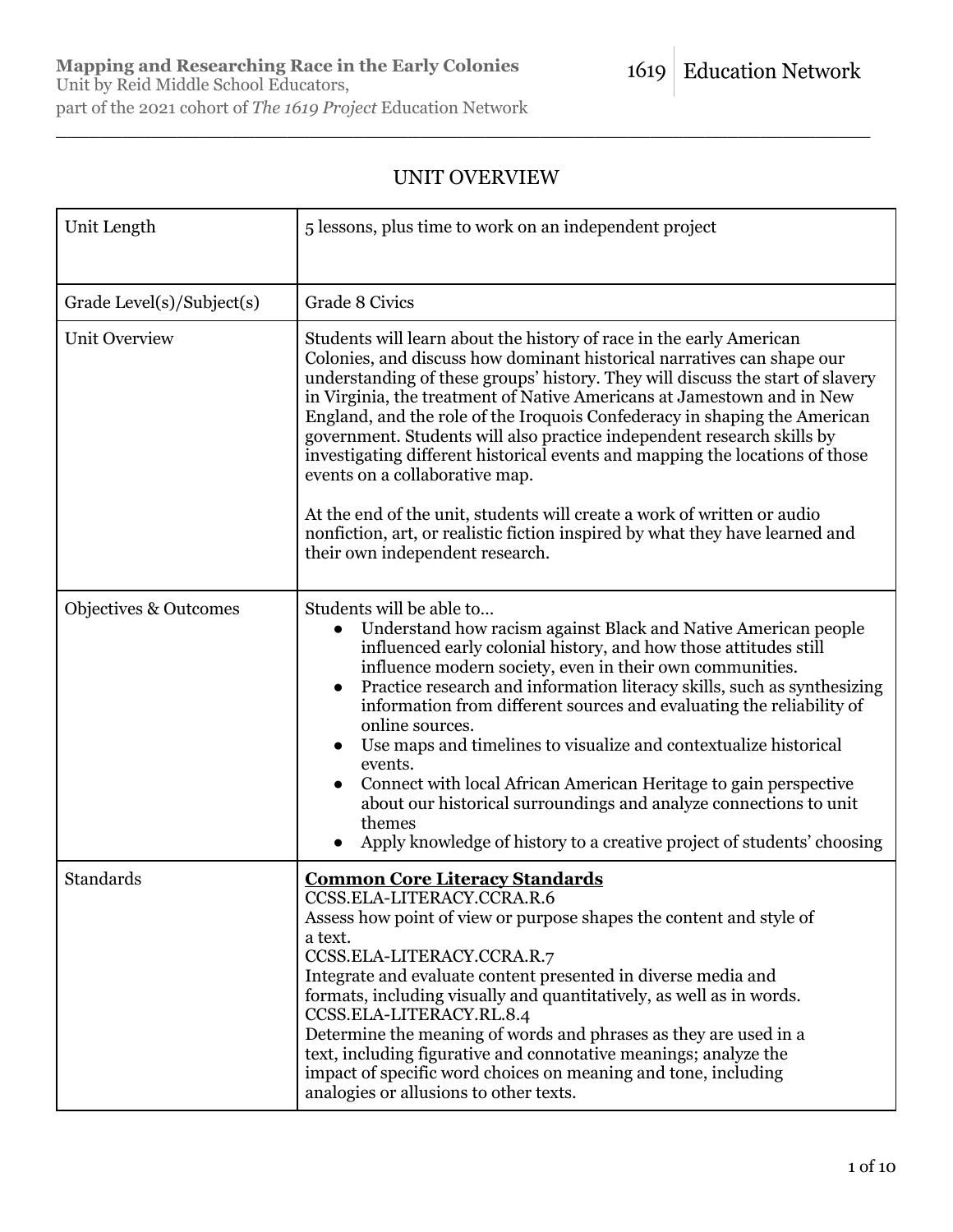Unit by Reid Middle School Educators,

part of the 2021 cohort of *The 1619 Project* Education Network

|                       | CCSS.ELA-LITERACY.W.8.7<br>Conduct short research projects to answer a question (including a<br>self-generated question), drawing on several sources and generating<br>additional related, focused questions that allow for multiple avenues<br>of exploration.<br>CCSS.ELA-LITERACY.W.8.8<br>Gather relevant information from multiple print and digital sources,<br>using search terms effectively; assess the credibility and accuracy of<br>each source, and quote or paraphrase the data and conclusions of<br>others while avoiding plagiarism and following a standard format for<br>citation.<br>Massachusetts's History Standards:<br>8.T <sub>1</sub> .4 - Explain how British ideas about and practices of government<br>(e.g., the Magna Carta, the concept of habeas corpus, the Mayflower<br>Company, self-government, town meetings) influenced American<br>colonists and the political institutions that developed in colonial<br>America.<br>8.T <sub>1.5</sub> - Analyze the evidence for arguments that the principles of<br>government of the United States were influenced by the<br>governments of Native peoples. |
|-----------------------|------------------------------------------------------------------------------------------------------------------------------------------------------------------------------------------------------------------------------------------------------------------------------------------------------------------------------------------------------------------------------------------------------------------------------------------------------------------------------------------------------------------------------------------------------------------------------------------------------------------------------------------------------------------------------------------------------------------------------------------------------------------------------------------------------------------------------------------------------------------------------------------------------------------------------------------------------------------------------------------------------------------------------------------------------------------------------------------------------------------------------------------|
| <b>Unit Resources</b> | Excerpts from Nikole Hannah-Jones's essay "The Idea of America" *                                                                                                                                                                                                                                                                                                                                                                                                                                                                                                                                                                                                                                                                                                                                                                                                                                                                                                                                                                                                                                                                        |
|                       | Five-minute audio clip from NPR's All Things Considered, describing how<br>different people feel about the American flag                                                                                                                                                                                                                                                                                                                                                                                                                                                                                                                                                                                                                                                                                                                                                                                                                                                                                                                                                                                                                 |
|                       | <u>Video from Robert Trent Vinson, professor at the College of William and</u><br>Mary, discussing slavery in Jamestown.                                                                                                                                                                                                                                                                                                                                                                                                                                                                                                                                                                                                                                                                                                                                                                                                                                                                                                                                                                                                                 |
|                       | Poem by Clint Smith on the Middle Passage                                                                                                                                                                                                                                                                                                                                                                                                                                                                                                                                                                                                                                                                                                                                                                                                                                                                                                                                                                                                                                                                                                |
|                       | <b>National Geographic article to provide historical context on Native</b><br><b>Americans in New England</b>                                                                                                                                                                                                                                                                                                                                                                                                                                                                                                                                                                                                                                                                                                                                                                                                                                                                                                                                                                                                                            |
|                       | How the Iroquois Great Law of Peace Shaped U.S. Democracy Iroquois<br><b>Great Law of Peace</b>                                                                                                                                                                                                                                                                                                                                                                                                                                                                                                                                                                                                                                                                                                                                                                                                                                                                                                                                                                                                                                          |
|                       | Video from Tiokasin Ghosthorse on the role of the Iroquois Confederacy in<br>shaping the U.S. government                                                                                                                                                                                                                                                                                                                                                                                                                                                                                                                                                                                                                                                                                                                                                                                                                                                                                                                                                                                                                                 |
|                       | Readings from the Iroquois Constitution and communications between<br>Iroquois and colonists                                                                                                                                                                                                                                                                                                                                                                                                                                                                                                                                                                                                                                                                                                                                                                                                                                                                                                                                                                                                                                             |
|                       | <b>Presentation: Timeline of Historical Events [.pdf]</b>                                                                                                                                                                                                                                                                                                                                                                                                                                                                                                                                                                                                                                                                                                                                                                                                                                                                                                                                                                                                                                                                                |
|                       | <b>Presentation: Timeline of Historical Events [.docx]</b>                                                                                                                                                                                                                                                                                                                                                                                                                                                                                                                                                                                                                                                                                                                                                                                                                                                                                                                                                                                                                                                                               |

 $\_$  , and the set of the set of the set of the set of the set of the set of the set of the set of the set of the set of the set of the set of the set of the set of the set of the set of the set of the set of the set of th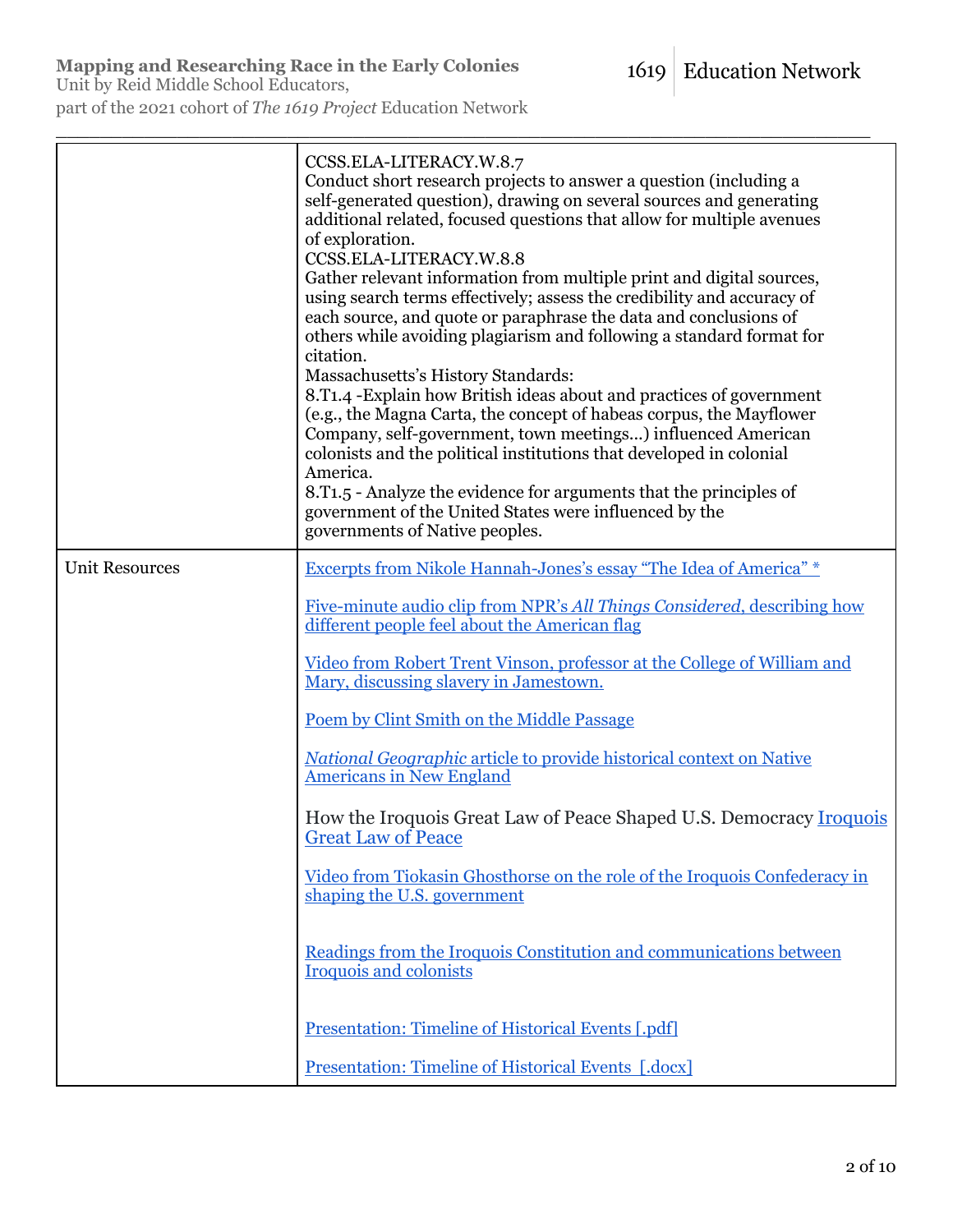Unit by Reid Middle School Educators, part of the 2021 cohort of *The 1619 Project* Education Network

|                       | <b>Slave Voyages</b><br>Black Berkshires: A Hidden and Not so Hidden Legacy<br><b>Uncovering Our African American History</b>                                                                                                                                                                                                        |
|-----------------------|--------------------------------------------------------------------------------------------------------------------------------------------------------------------------------------------------------------------------------------------------------------------------------------------------------------------------------------|
| Performance Task(s)   | Refer to the attached document for student performance tasks based<br>on grade level, resources, time commitments, and student interests. Detailed<br>instructions for performance tasks are included in the final daily lesson plan.<br>End of Unit Performance Task Options [.pdf]<br>End of Unit Performance Task Options [.docx] |
| Assessment/Evaluation | Civic teacher teams to determine options for formative and<br>summative assessment throughout the unit. See options below within daily<br>lesson plans.<br><b>Writing Rubric [.pdf]</b><br><b>Writing Rubric [.docx]</b>                                                                                                             |

 $\_$  , and the set of the set of the set of the set of the set of the set of the set of the set of the set of the set of the set of the set of the set of the set of the set of the set of the set of the set of the set of th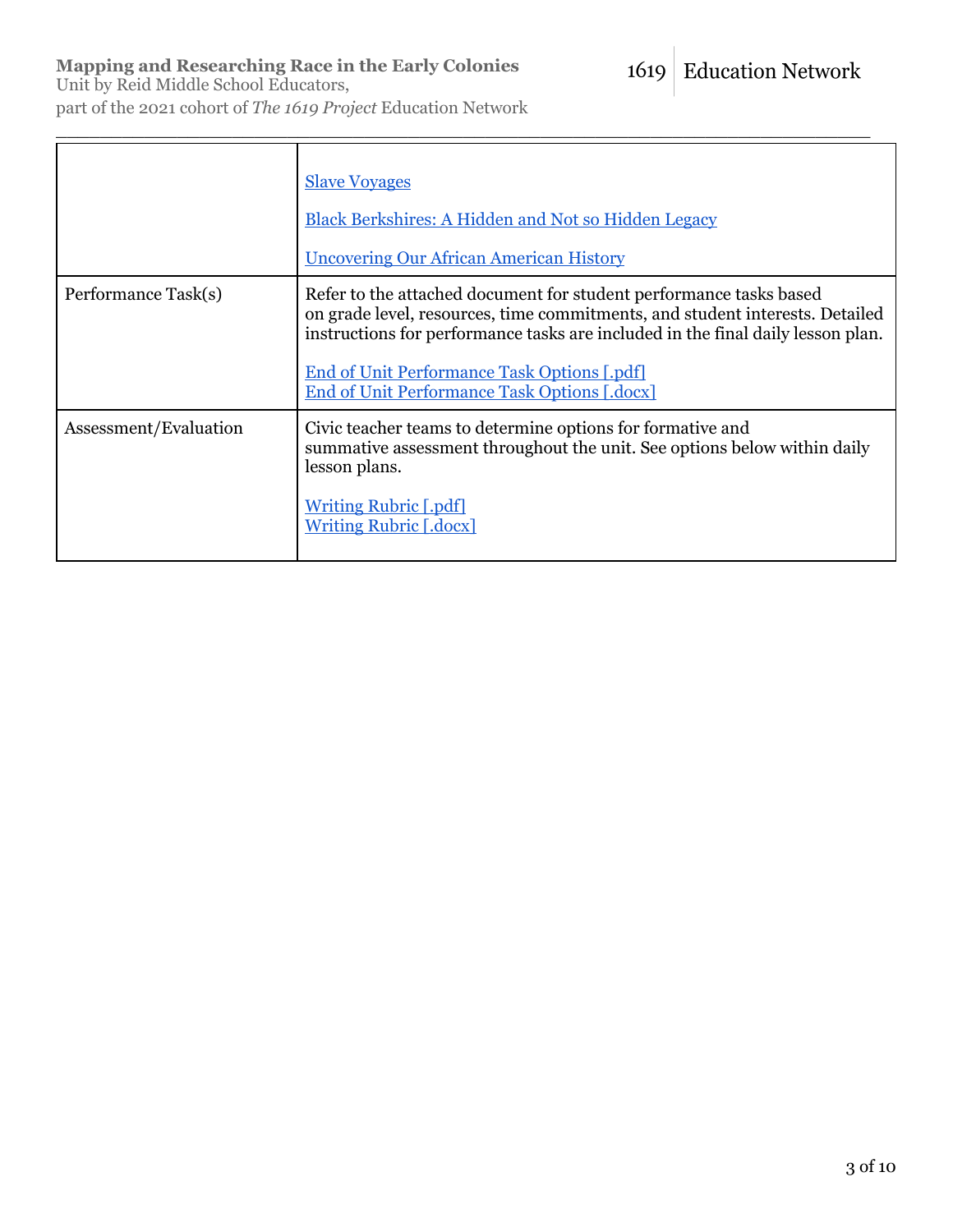## DAILY LESSONS AND RESOURCES

 $\_$  , and the set of the set of the set of the set of the set of the set of the set of the set of the set of the set of the set of the set of the set of the set of the set of the set of the set of the set of the set of th

### *Day 1*: *Exploring National Symbols and their Connections to Different Communities*

#### Lesson Objective(s) or Essential Question(s)

- 1. What are some examples of America's national symbols?
- 2. How do people perceive those symbols differently based on their life experiences?
- 3. How do conceptions of those national symbols change over time?

#### Lesson Materials & Resources

Excerpts from Nikole Hannah-Jones's essay "The Idea of America"

Five-minute audio clip from NPR's *All Things Considered*, describing how different people feel about the American flag

### Lesson Activities

**Warm-up Activity:** Have students list some of America's national symbols (not just like the bald eagle, but also think of things like buildings, holidays, or even people or ideas). Then, have students describe what those symbols represent to the American public.

**I do:** Play the NPR podcast about the different meanings of the American flag, then outline how different individual experiences lead to different perspectives. Discuss with students why this is okay.

**We do:** Read or listen to excerpts from "The Idea of America"\* by Nikole Hannah-Jones

Questions to answer as a class/in groups:

- 1. How might the American flag represent different things to different people?
- 2. What does Hannah-Jones mean when she says that the U.S. is "founded on both an ideal and a lie?"
- 3. Can you think of some examples of times when "black Americans...helped the country live up to its founding ideals"?
- 4. Why do you think that some might find the *1619 Project*'s way of thinking about history to be controversial?

**You do:** Think of a historical event or symbol that might have a different meaning to you than it might for someone of a different racial/ethnic, religious, etc. group. Write a paragraph describing your different perspectives and the backstories behind them.

Some examples: Columbus Day/Indigenous People's Day; the 4th of July (think of the Frederick Douglass speech "What to the Slave is the 4th of July?"); Juneteenth; the Pledge of Allegiance; the national anthem; the Civil War; the first Thanksgiving.

**Exit ticket:** Students think about a symbol that one of their classmates discussed in class today. They reflect on, and share responses to, the following questions: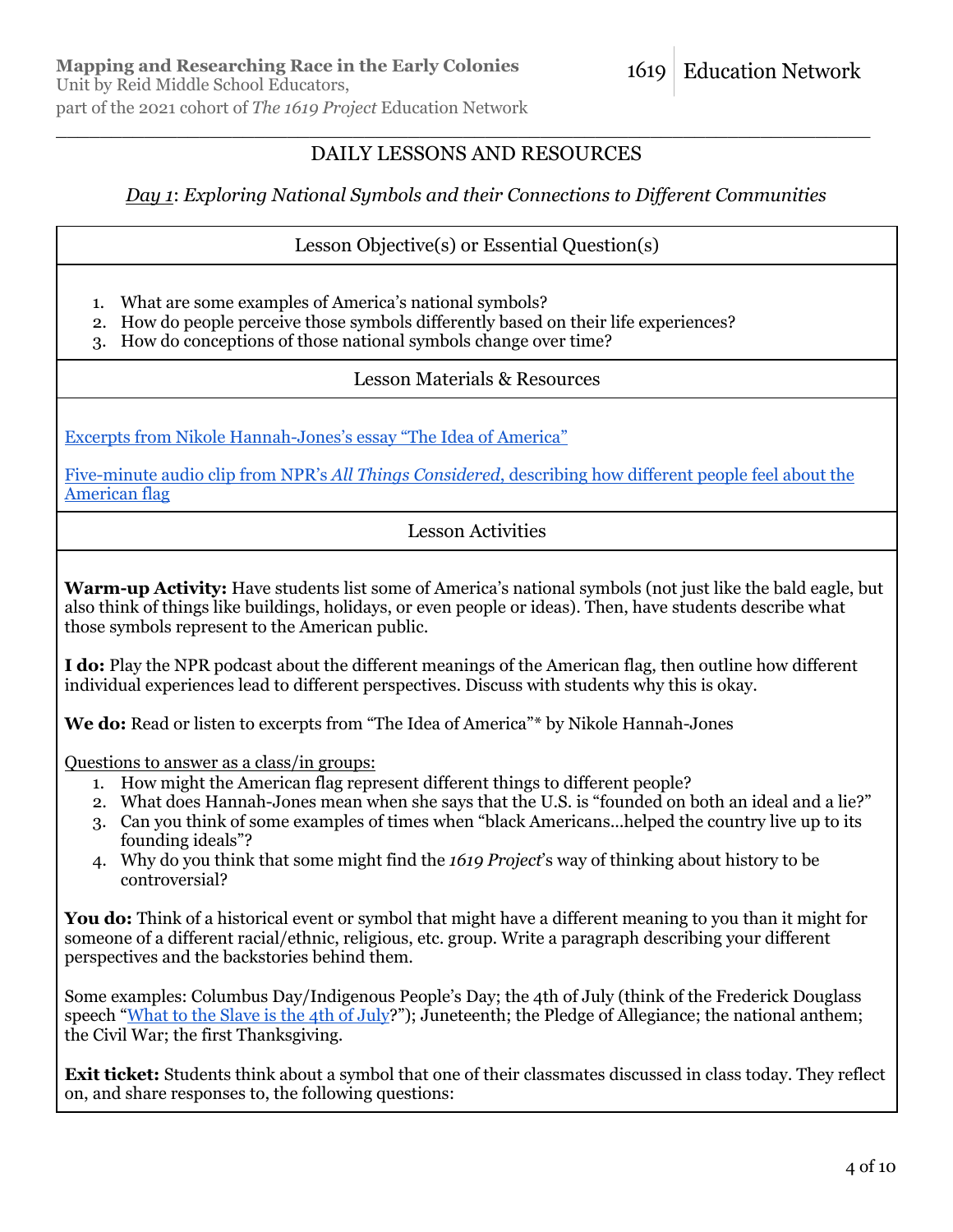- What does that symbol mean to you, and what does it mean to your classmate?
- What different life experiences might you and your classmate have had that led to your differing viewpoints?

 $\_$  , and the set of the set of the set of the set of the set of the set of the set of the set of the set of the set of the set of the set of the set of the set of the set of the set of the set of the set of the set of th

*Day 2*: *Researching the TransAtlantic Slave Trade*

Lesson Objective(s) or Essential Question(s)

- 1. How did slavery begin in America, and what was it like?
- 2. In what ways was slavery an integral part of the history of the colonies?
- 3. How do we remember the history of slavery today?

#### Lesson Materials & Resources

Video from Robert Trent Vinson, professor at the College of William and Mary, discussing slavery in Jamestown.

https://www.youtube.com/watch?v=y1M4VrdM3DY

Poem by Clint Smith on the Middle Passage, part of *The 1619 Project*

Resource on how to use the shared Google Maps technology (could be useful to students or teachers):

Map of slave routes, which shows the numbers of slaves coming from various parts of Africa and going to various parts of the Americas.

### Lesson Activities

**Warm-up Activity:** Watch a video from the College of William and Mary that provides background on the history of racial slavery. Then, answer this question: How did racialized slavery differ from indentured servitude?

**I do:** Explain the history of the Triangular Trade and the Middle Passage. Points for teachers to be sure to mention:

- The flow of goods between the Americas, Europe, and Africa (Slaves came from Africa to the Americas, where they were forced to produce raw goods like cotton and sugarcane. These raw goods then went to Europe to be turned into refined goods, which were then traded to Africa in exchange for more slaves) - Point out the fact that slavery existed between different groups within Africa, especially for prisoners of war, but make it clear that this sort of slavery was not the same as American chattel slavery (In particular, slavery in Africa was not racialized, was not necessarily lifelong, and was not intergenerational).

- Show a map of where slaves came from, and where they ended up (i.e. Brazil/Caribbean/North America)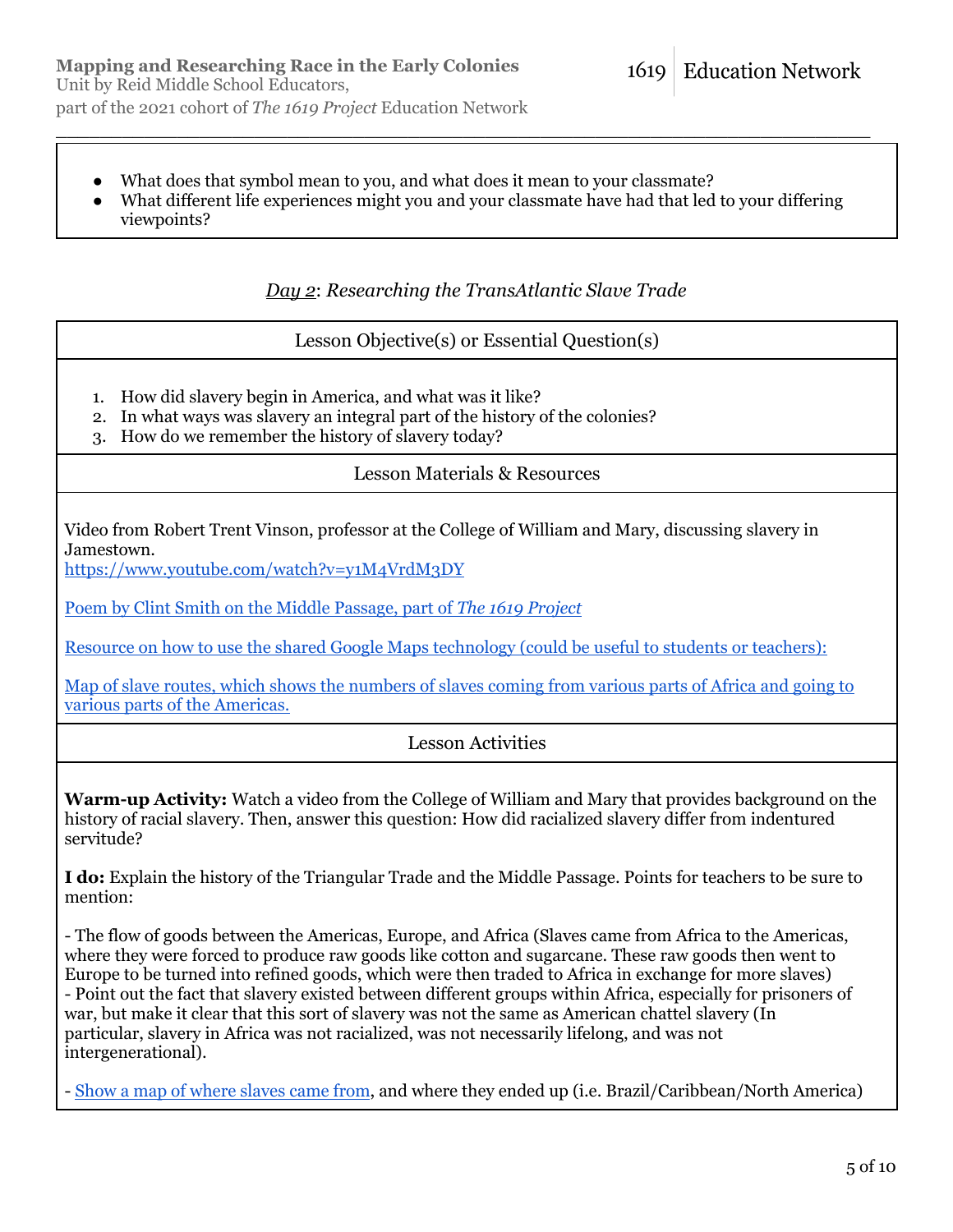to contextualize the Clint Smith poem. (Teachers: This example is also linked in the Lesson Materials.) - Students may be surprised to find that so few enslaved people traveled the Middle Passage to end up in the United States, especially compared to the Caribbean or Brazil. If this comes up, remind them that most slaves in the U.S. were not brought directly from Africa, but instead came from families that had been in the U.S. for generations. (This contrasts with slaves in the Caribbean and Brazil, where death rates were higher because of the dangers of working on sugar plantations. Because of this, slaves in those places had fewer children, and more enslaved Africans were brought across the Atlantic.)

 $\_$  , and the set of the set of the set of the set of the set of the set of the set of the set of the set of the set of the set of the set of the set of the set of the set of the set of the set of the set of the set of th

**We do:** Analyze Clint Smith's poem from the 1619 Project. Questions to consider:

- 1. What specific imagery does Smith use to illustrate the hardships enslaved people faced along the Middle Passage?
- 2. Smith writes "I...grow weary of chasing / a history that swallowed me," while the ships that carried slaves "wash their hands of all they carried." What does Smith illustrate using these two contrasting responses?
- 3. Smith uses the imagery of maps/globes throughout the poem; how might the discussions of specific places in slaves' lives influence our understanding of slavery?

**You do:** Choose a location from anywhere in North or South America, Africa, or Europe that had something to do with the slave trade. It could be a place in Africa where slaves originally came from, a place where slaves were sold, a place where slaves were forced to work, a place where slave trading corporations were headquartered, etc.).

Research that location and answer a few questions:

- What happened here?

- Why are those events still important to us today?

- Can you see evidence of this place's history today (e.g. a historical plaque, memorial, a standing building), or have people successfully erased the history?

Put your answers to those questions on a pin and put them on the collaborative Google Maps. (see link in Lesson Materials) Students can read through their classmates' pins afterward.

**Exit ticket:** Look at a few of the other pins that your classmates have made. Do you notice anything interesting about them? What about the general distribution of pins across the map?

*Note to teachers: If you don't want to use the Google Maps software to do this, you could have students write out their answers on sticky notes or index cards and place them on a physical world map.*

*Day 3*: Examining the History of the Relationship between European Colonists and Native Americans

Lesson Objective(s) or Essential Question(s)

- 1. How did early colonists interact with Native Americans?
- 2. How do the dominant narratives of European colonists shape and limit our understanding of Native American history?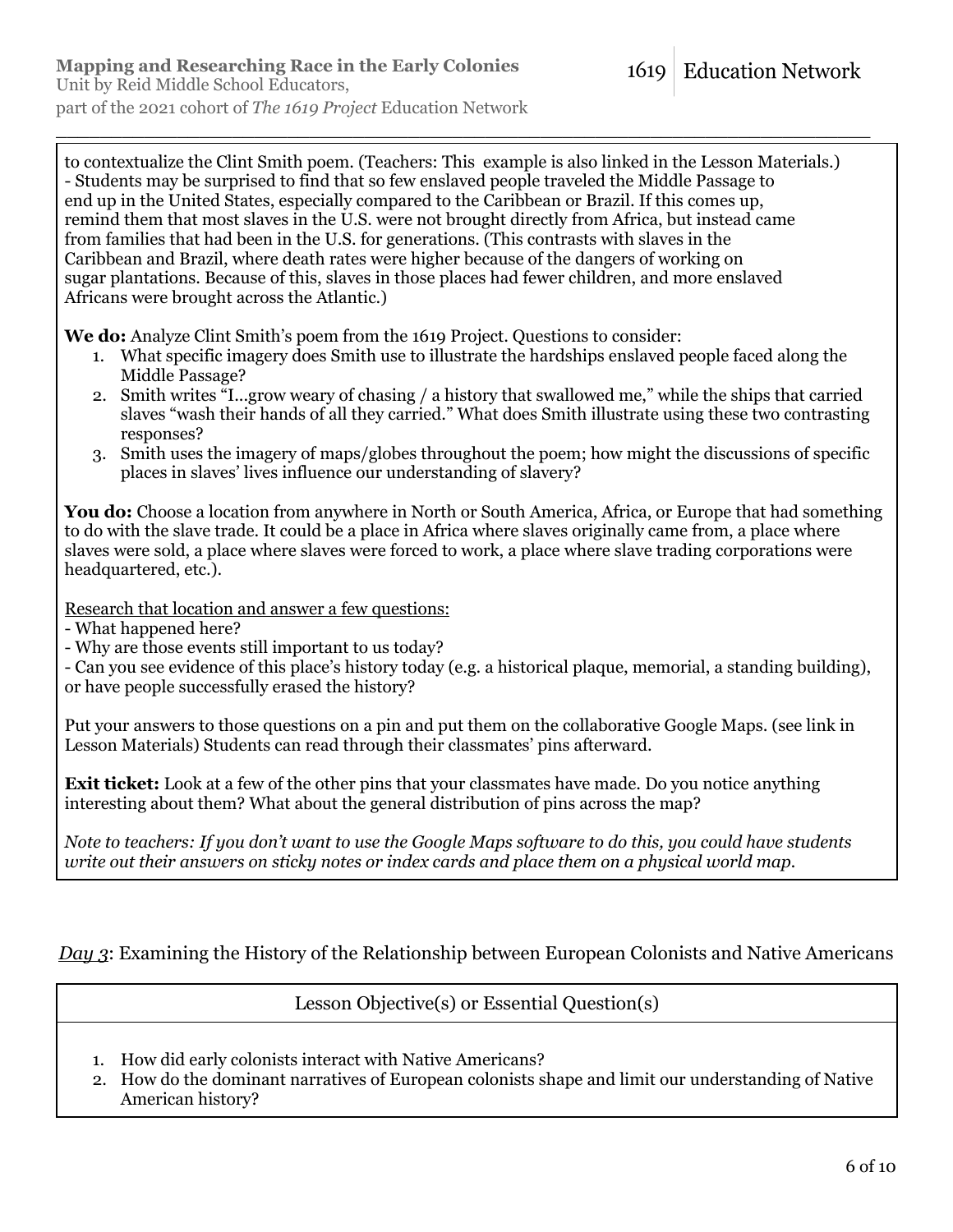Unit by Reid Middle School Educators,

part of the 2021 cohort of *The 1619 Project* Education Network

# Lesson Materials & Resources

**Education Network** 

1619

 $\_$  , and the set of the set of the set of the set of the set of the set of the set of the set of the set of the set of the set of the set of the set of the set of the set of the set of the set of the set of the set of th

*National Geographic* article to provide historical context on Native Americans in New England

Lesson Activities

**Warm-up Activity:** Ask students what they know about Native Americans pre-colonization, and write them all on the board, possibly in a word web. (Expect stories about the First Thanksgiving, some responses about Pocahontas, some responses that perpetuate the "noble savages" myth).

**I do:** Building off the Warm-up activity, talk with students about how our knowledge of history often prioritizes dominant narratives, and how that leads to us often not knowing a lot about Native American history compared to the history of white settlers who arrived on their land (or even perpetuates harmful myths, like the fact that there were no advanced societies or cultures before Europeans arrived).

**We do:** Read about the *National Geographic* article about the treatment of Native Americans in Colonial New England:

Answer these questions in pairs, and then share out to the class:

- Why do you think the colonists wanted to fight King Philip's War?

- How did the religious views of the Pilgrims shape their interactions with Native Americans?

- Why do you think that historical events differ so drastically from the conventional story that many tell about Thanksgiving ("cultures coming together and sharing the bounty of the land that would eventually become America"- from the *National Geographic* article)?

- Whose perspectives are emphasized in this text, and whose are diminished?

**You do:** Go back to the map from yesterday's class, and create another pin in the same way as you did for the previous class. This time, choose a location where European colonists and Native Americans came into contact in some way.

Again, answer these same questions:

- What happened here?

- Why are those events still important to us today?

- Can you see evidence of this place's history today? (e.g. a historical plaque, memorial, a standing building), or have people successfully erased that history?

*Note: it might be helpful to have all the pins from Day 2 in one color, and all the pins from Day 3 to be a different color*

**Exit ticket**: Look at a few of the other pins your classmates made today. Compare the pins your class made today with the ones you made yesterday. What do you notice that's the same, and what do you notice that's different?

*Day 4*: Analyzing role of the Iroquois Confederacy in shaping the U.S. government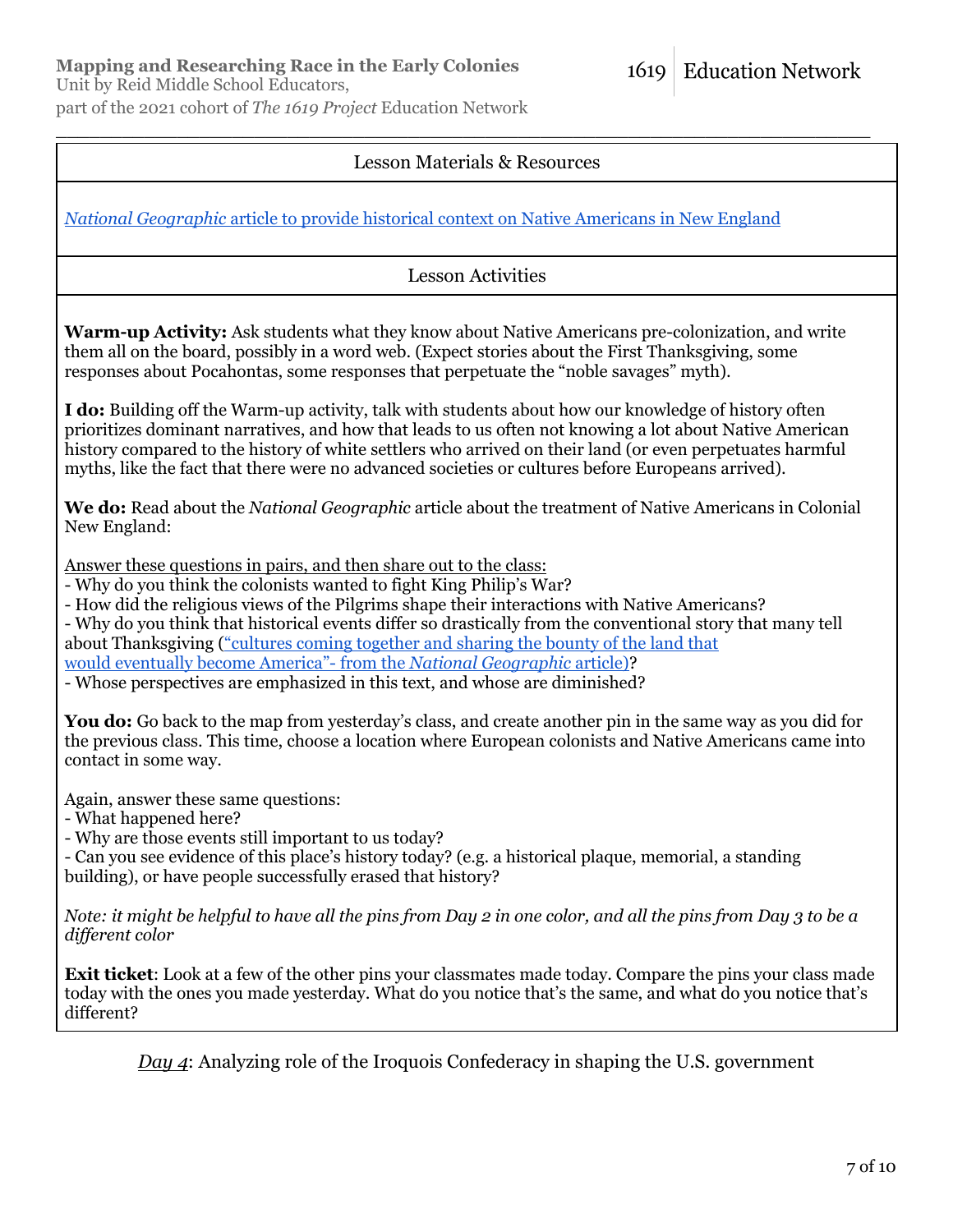Unit by Reid Middle School Educators,

part of the 2021 cohort of *The 1619 Project* Education Network

# Lesson Objective(s) or Essential Question(s)

 $\_$  , and the set of the set of the set of the set of the set of the set of the set of the set of the set of the set of the set of the set of the set of the set of the set of the set of the set of the set of the set of th

- How did the Iroquois system of government influence the framers of the Constitution?
- Why do you think most civics and U.S. history textbooks don't discuss this?

Lesson Materials & Resources

How the Iroquois Great Law of Peace Shaped U.S. Democracy Iroquois Great Law of Peace

Video from Tiokasin Ghosthorse on the role of the Iroquois Confederacy in shaping the U.S. government

Readings from the Iroquois Constitution and communications between Iroquois and colonists

How the Iroquois Great Law of Peace Shaped U.S. Democracy Iroquois Great Law of Peace

Smithsonian's National Museum of the American Indian guide for educators on the Iroquois:

Lesson Activities

**Warm-up Activity:** Watch a video about the influence of the Iroquois Confederacy on the U.S. Constitution. Then, answer this question in small groups:

• Think back to Nikole Hannah-Jones's essay from two days ago--can you think of some similarities and differences between this video and her discussion of the early treatment of African-Americans?

**I do:** Briefly explain background information about the Iroquois Confederacy. Important points to discuss:

- The Iroquois (also known as Haudenosaunee) was a confederation, or alliance, of six different Native American nations (Mohawk, Oneida, Onondaga, Cayuga, Seneca, and Tuscarora). They lived in what is now upstate New York.
- Their constitution, the Great Law of Peace, was an early model of governance that influenced the Founding Fathers.
- It was influenced by the metaphor of a bundle of arrows: one arrow on its own could be easily snapped, but several arrows bundled together couldn't be.
- Unlike many colonial societies, the Iroquois were matrilineal, meaning that kinship was recorded from the mother's lineage. Also, many women in the Iroquois Confederacy held substantial political power.
- For more information, including sources for the material above, the Smithsonian's National Museum of the American Indian put together a guide for educators on the Iroquois: https://americanindian.si.edu/sites/1/files/pdf/education/HaudenosauneeGuide.pdf

We do: To review, ask students to write down and share features of the U.S. government to prepare for comparison with the Iroquois government. Students suggestions may include separation of powers, bicameral legislature, checks, and balances.

You do: Read primary sources (see Lesson Materials) in groups and then compare the Iroquois Confederacy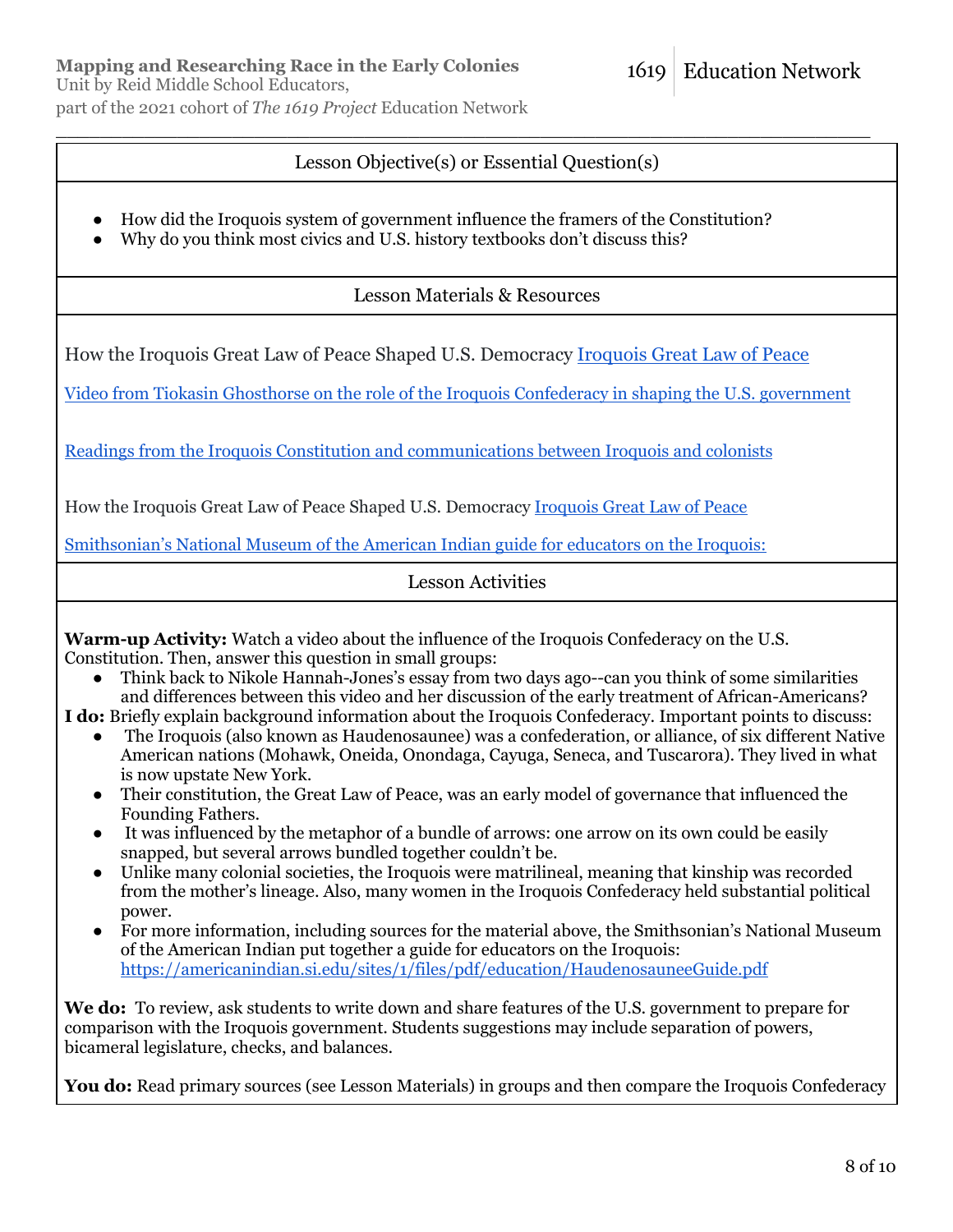with the US Government. Main question: *How did the Iroquois Confederacy influence the Founding Fathers when writing the Constitution?*

 $\_$  , and the set of the set of the set of the set of the set of the set of the set of the set of the set of the set of the set of the set of the set of the set of the set of the set of the set of the set of the set of th

**Exit ticket:** In the next class meeting, you will be starting to produce a piece of work (it could be a story, a short research project, a work of art, etc.) that relates to a topic of your choice. Your topic should relate to the treatment of African-Americans or Native Americans in your city, county, or state. The project should also make connections between the history explored in the unit, and observations of the present. Jot down a few ideas for topics that you might be interested in.

*Day 5*: Analyzing role of the Iroquois Confederacy in shaping the U.S. government

Lesson Objective(s) or Essential Question(s)

Students will be able to…

- Understand how racism against Black and Native American people influenced early colonial history, and how those attitudes still influence modern society, even in their own communities.
- Connect with local African American Heritage to gain perspective about our historical surroundings and analyze connections to unit themes.
- Apply knowledge of history to a creative project of students' choosing.

### Lesson Materials & Resources

Performance Task Outline [.pdf] Performance Task Outline Ldocx1

Lesson Activities

### **Expectations for students:**

End of Unit Performance Tasks [.pdf] End of Unit Performance Tasks [.docx]

**Self-directed work on their independent project.** Students should do research and work on writing or creating their individual projects. Teachers should mainly serve as a resource or sounding board for students. Potential projects are listed below. More ideas are included in the document "End of Unit Performance Tasks."

Options for Students' Projects

- 1. **Creative Writing** A New Ending. Think about all of the experiences that African Americans endured when they reached America. If you had the opportunity to rewrite history, dating back to the period of colonization, what would you want to see happen differently?
- Your writing must be one full page typed (500 words). The plot must progress after colonists began to settle in America and vessels arrived on land carrying enslaved Africans. When they land in America, what should have happened?